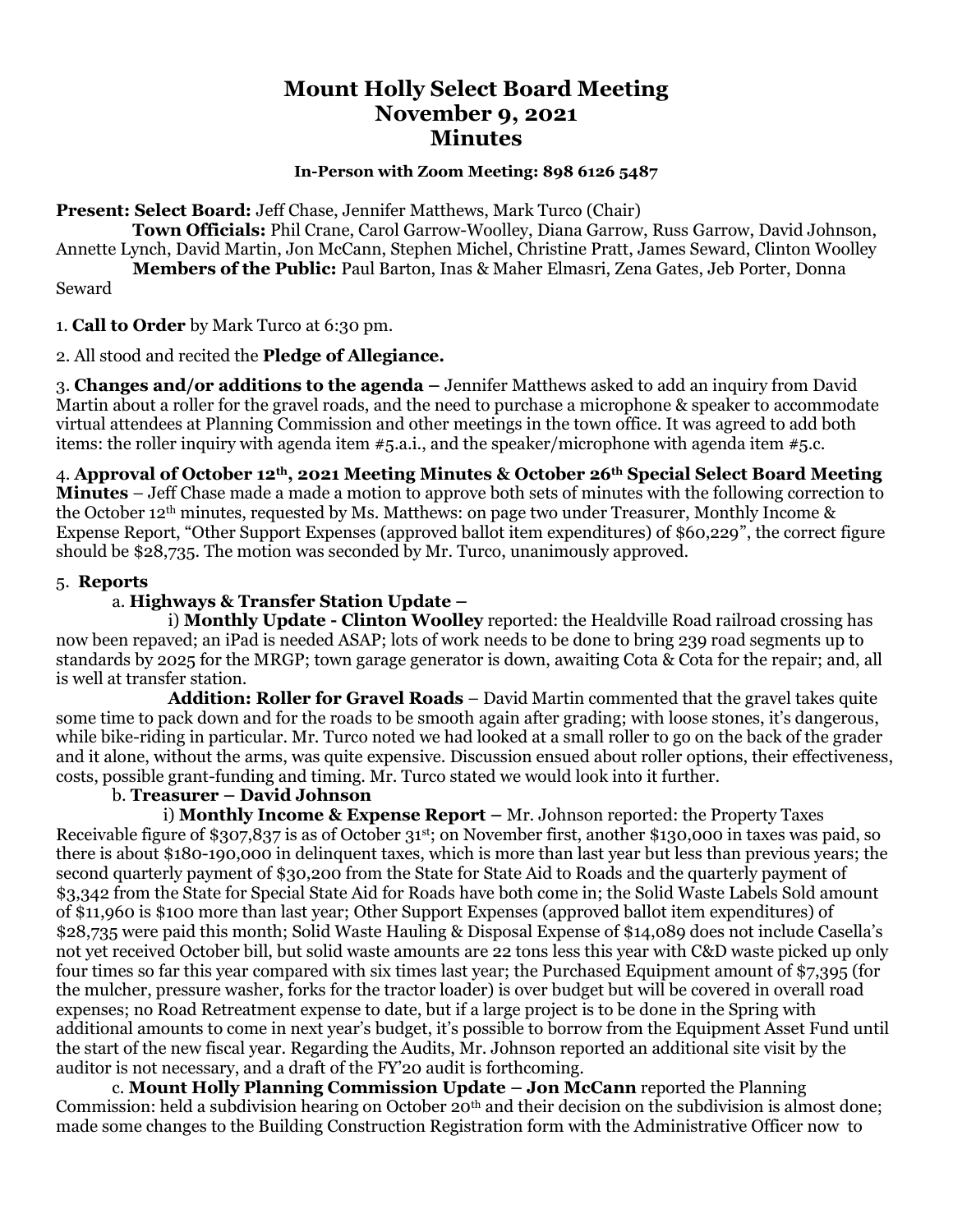review and approve the forms rather than the Planning Commission; have been in contact with the Mount Holly Volunteer Fire Department about the utilities and facilities part of the town plan with the dry fire hydrants in town now mapped; participated in the Crown Point Road walk led by Dennis Devereux, who will write up some information on the road for the town plan; and agreed to sign the Municipal Planning Grant resolution.

**Addition: Microphone & Speaker for Virtual Meetings** - Mr. McCann explained that the Planning Commission was in need of a microphone to accommodate those attending meetings virtually in order for all to be able to hear the proceedings. Discussion ensued about microphones, webcams and cameras, computers. On the recommendation of Patrick Cody from Okemo Valley TV of the Jabra Speak, Ms. Matthews made a motion to purchase the item for use at the Planning Commission and other meetings, seconded by Mr. Chase, unanimously approved.

d. **Mount Holly Conservation Commission Update – Annette Lynch** reported that the Municipal Planning Grant (MPG) has been submitted; a letter of support for the grant was received from the Okemo Valley Regional Chamber of Commerce; and only three towns in Rutland County have applied for the MPG giving Mount Holly a good chance of success in the grant award process. Ms. Lynch reported that much of the first year's work of the Conservation Commission has been previously reported on by the former Chair, Fra DeVine, which includes: from the survey, support overall for conservation in town; and, individual members stepping up and taking on projects like Star Lake issues, the Shade Tree Preservation Plan, the iNaturalist program, and an update of forest fragmentation in town. For the coming year, the Commission plans to focus on a number of areas. The first is to know the town's resources by completing and maintaining inventories of the town's natural resources and lands, especially those that have historic, educational, cultural, scientific, architectural or archeological values. The Commission will look at nine individual inventories, beginning with the historical inventory, over the next nine months, and members will work with the Planning Commission, Mount Holly Conservation Trust (MHCT), and residents to gather information. The second is to provide advisory environmental evaluations to the Planning Commission and others. The third is to work with the Planning Commission, Select Board, and other organizations on matters affecting the local environment or natural resources. The fourth is to enhance public understanding of the town's natural resources and conservation needs by using iNaturalist and advisory environmental evaluations. Both could serve as an aid to the Planning Commission and to individual landowners in looking at the land in town as a place where both humans and wildlife can live and thrive. The preservation and conservation of small parcels of land, like a wetland, could be purchased by the MHCT and/or the town and set aside as a public natural reserve. An environmental/ecological expert on a small retainer would assist with this work. Once the Commission has completed its work on the nine previously-mentioned inventories, they will report back to the Select Board on the priorities on which they plan to concentrate.

e. **Rutland Regional Planning Commission (RRPC) Update – Jon McCann** reported it was a short meeting this month. He reported to the RRPC members on Mount Holly's discussion on ARPA funds and the work on the town plan. In response to a question from Maher Elmasri, a brief discussion of wind power and wind projects ensued.

f. **Rutland Region Transportation Advisory Committee Update – Clinton Woolley** reported the meeting focused on the Better Back Roads grants, the process for the Grants-in-Aid program transfer to VTrans, and the repaving project on VT Route 22a. In response to a question from Mr. Turco, Mr. Woolley stated he did need an iPad, which can be purchased at a cost of \$350-400 for a refurbished one or about \$580 for a new one. Mr. Johnson stated that funds are available in the highway budget for the purchase. Mr. Chase made a motion to purchase an iPad for use in the Grants-in-Aid management, seconded by Mr. Turco, unanimously approved. In response to a question from Mr. Chase, Mr. Woolley stated the Better Back Roads grant applications are due December 12th; they could be used for bank stabilization. He will look into it, but the time to do so is short.

g. **Rutland County Solid Waste District Update – Clinton Woolley** reported they are working on the employee policy handbook and the annual budget.

### 6. **New Business**

a. **Fowler Brook Road Request – Maher Elmasri** stated he purchased a piece of property for its end of the road privacy. Fowler Brook Road melds into his private driveway with no markings indicating the end of the public right-of-way. He would like to install a gate and his mailbox at the spot where his driveway begins and the public road ends. There is some confusion as to where exactly that spot is. Discussion ensued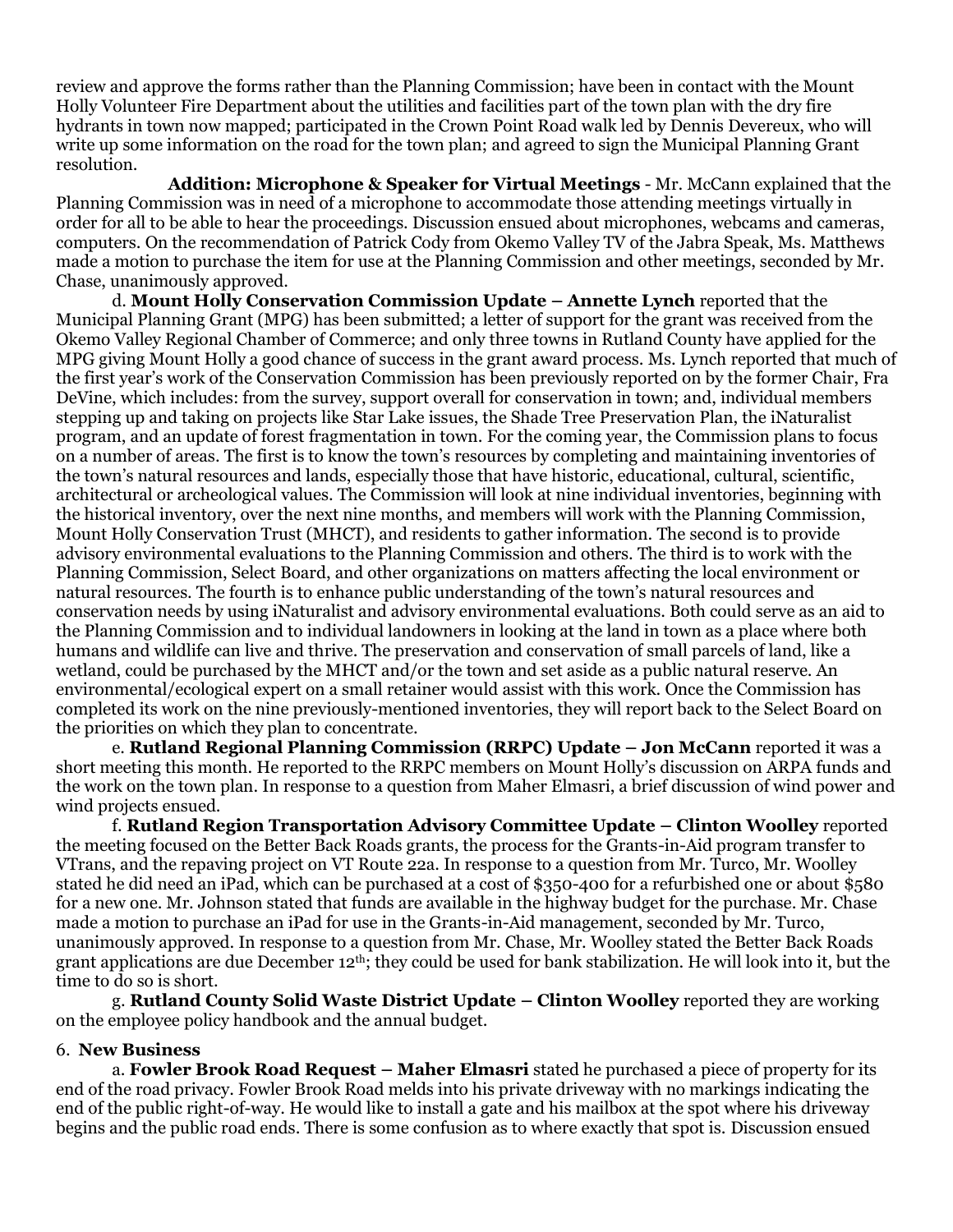about the recorded plat, the length of the public right-of-way, current town plowing into the property, the construction of a turn-around, the costs to the town of plowing and maintaining the road, possible costs savings to the town, any road and mileage changes and those effects, possible solutions given the time of year. Mr. Turco and Mr. Woolley will meet with Mr. Elmasri at the property for a site visit and to discuss this further.

b*.* **Ash Tree Removal & Shade Tree Preservation Plans – Phil Crane** read from his Tree Warden Presentation pointing out the following: the need to plan for the arrival of the Emerald Ash Borer (EAB); the fact that 99% of ash trees infected by the EAB die within three-to-five years of infection; insecticide treatment is costly at \$20-40 per tree per treatment and must be repeated every two-to-three years; the best solution is to remove infected trees. Mr. Crane stated that the first step is to do an inventory of ash trees in the town right-of-way, prioritizing those along main roads and then moving on to lesser travelled roads. Mr. Turco stated the need to work with the road crew on the inventory. Discussion ensued on the cost of tree removal, the size of ash trees, notice to landowners. Once the inventory is complete, a plan will be developed to deal with the ash trees, prioritizing those trees at highest risk. Mr. Crane is looking for volunteers to help with the ash tree inventory.

c. **Town Office Early Closure on Wednesday before Thanksgiving – Carol Garrow-Woolley** announced the town office would close at noon on that Wednesday.

d. **Town Office Steps –** Mr. Turco noted that someone had taken a spill off the bottom step and that the lighting is poor there. Discussion ensued about different lighting options, timers, reflective tape or paint, solar lights. Mr. Turco stated he would take care of it.

e. **National Opioids Settlement –** Ms. Matthews stated a letter had been received about the settlement. The nationwide settlement has been reached with the three largest pharmaceutical distributors and one manufacturer of opioids. The State of Vermont has joined the settlement, and municipalities can as well as subdivisions. The more subdivisions that join, the larger the funding amount will be. Ms. Matthews noted that the Town of Weston, with less than half the population of Mount Holly, might receive over \$40,000, so Mount Holly could receive \$80-90,000. The town does not need to prove adverse effects. The settlement funds can be used for a variety of projects, including syringe disposal boxes and pick-up, EMS support, and possibly, additional sheriff coverage of the town. Discussion ensued. Ms. Matthews made a motion for the Town of Mount Holly to join the National Opioids Settlement, seconded by Mr. Chase, unanimously approved.

f. **Regional Emergency Management Committee Appointments –** Per RRPC, the committee is to coordinate and support regional all-hazards emergency planning and preparedness activities in order to improve each region's ability to prepare for, respond to, and recover from all disasters. Discussion ensued on possible appointees with Mr. McCann volunteering to be the second representative. Ms. Matthews made a motion to appoint Jeff Chase and Jon McCann as the Town of Mount Holly's representatives to the Regional Emergency Management Committee, seconded by Mr. Turco, unanimously approved.

g. **Board of Adjustment –** tabled until the December meeting.

h. **Planning Commission Appointments – Two Terms to November 2024 –** to be discussed in Executive Session.

i. **Other –** There was no other New Business this evening.

#### 7. **Ongoing & Old Business**

a. **Traffic Safety Plan Update –** Mr. Chase reported that it has taken three weeks to do the studies on the agreed-upon eight roads. We are now waiting for the data, which we should have in hand by the December meeting.

b. **Junk Ordinance Enforcement –** The citation to the Blue Spruce House is in the works. A 30-day warning letter will be sent to the property on VT Route 103 currently in violation of the ordinance. There has been no additional clean-up on the other property on VT Route 103. Ms. Matthews will reach out to them about their next steps in the clean-up.

c. **Retail Cannabis –** Ms. Matthews stated that the town must vote to allow retail cannabis in town; if the town does not vote, or if the town votes down an article, retail cannabis is not allowed. Discussion ensued about an informational meeting, speakers, the article and vote. It was decided to hold a discussion at the December meeting and to put an article on the Annual Town Meeting Warning and ballot.

d. **ARPA Funds Meeting – Next Steps –** Mr. Chase suggested we start with the technology needed for hybrid meetings. Patrick Cody will send us equipment proposals from three vendors for consideration at the December meeting.

e. **Other –** There was no other Ongoing & Old Business this evening.